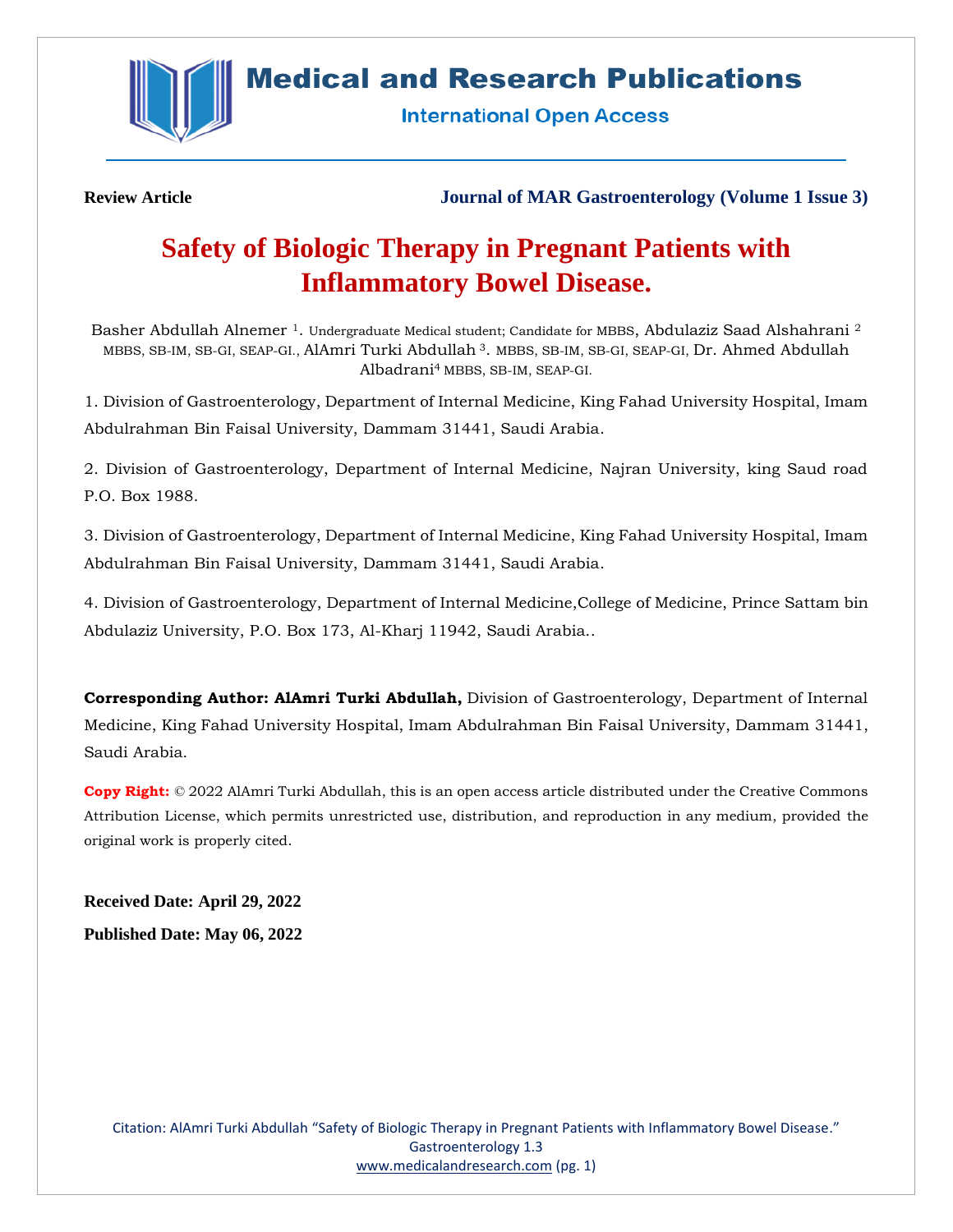# *Abstract*

*Background: Inflammatory bowel disease (IBD) is a chronic disease with major impact on pregnancy as it affects young people in their productive years. Biological management could be used as induction therapy or maintenance of remission for IBD patients. However, the effect of biological agents on the long run for the offspring is still unclear. Moreover, Their benefits might outweigh the flare complications which includes preterm birth, lower birth weight, small for gestational age, spontaneous abortion, stillbirth, and infections with no increase in congenital anomalies for IBD pregnant women. Therefore, it is essential to assess the influence of biological agents' exposure before and during pregnancy regarding pregnancy consequences. Most pregnant IBD patients with remission will have normal pregnancy.* 

*Objective: This study aims to evaluate and help guide physician in regrade to the safety of biological agents with IBD pregnant women and their effects on pregnancy outcome*

#### *Conclusion:*

*There was no significant association between the biological management of IBD during pregnancy, even until the third trimester, and poor pregnancy outcomes. This is Including preterm birth, lower birth weight, small for gestational age, spontaneous abortion, stillbirth and infections with no increase in congenital anomalies. The benefits of continuing the biological agents in IBD pregnant patients might exceed the adverse pregnancy outcomes resulting from flares (7). However, biologics could be discontinued at the end of the second trimester if the pregnant women had sustained remission by using the stopping criteria for patients with IBD. Conversely, because of the highly negative outcomes in discontinuing the biologic agent in active disease on the mothers and their children, maintaining medical treatment is probably the best option. Also, as a study showed, pregnancy might have a favorable influence on IBD patients leading to postpartum reduction of relapse in both CD and UC. Preconception counseling with gastroenterologist and obstetrician with IBD patients determining to get pregnant is urged. The counseling should focus on the medical treatment and its consequences and the effects of IBD disease activity on pregnancy. Ideally, conception should occur in remission periods.* 

*Keywords: Inflammatory bowel disease, Crohn's disease, Ulcerative colitis, Biologic, Antitumor necrosis factor Alfa.*

Citation: AlAmri Turki Abdullah "Safety of Biologic Therapy in Pregnant Patients with Inflammatory Bowel Disease." Gastroenterology 1.3 [www.medicalandresearch.com](http://www.medicalandresearch.com/) (pg. 2)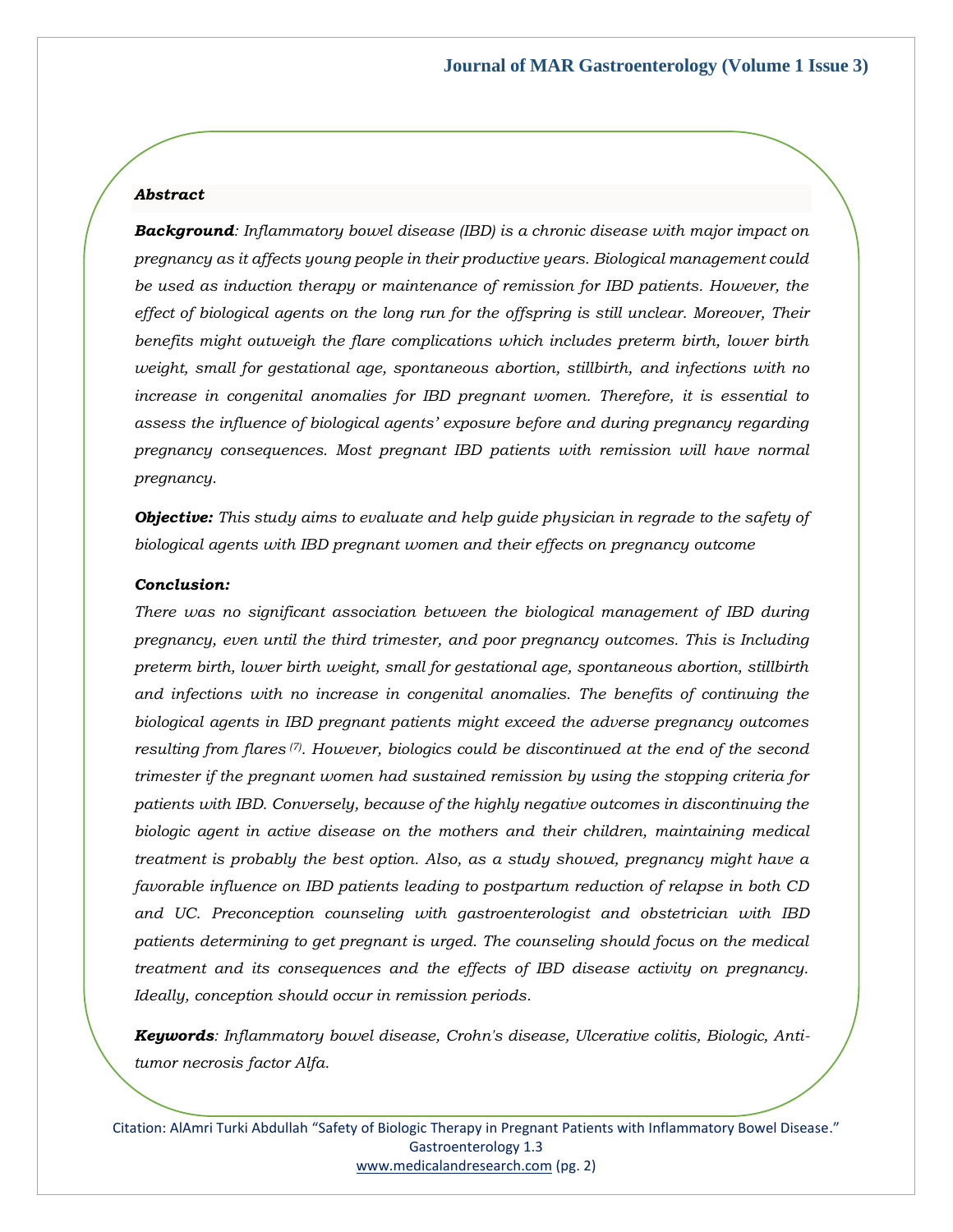# **Introduction**

Inflammatory bowel diseases] (IBD) is a chronic autoimmune disease with multifactorial etiologies; most likely owing to a sustained response to the immune system after an infection in a genetically predisposed individual. It consists of two disorders: Crohn's Disease (CD) and Ulcerative Colitis (UC). These two disorders might have some common characteristics and overlaps but they are to some extent differ in their clinical and pathological manifestations. (6,7,8)

CD affects the trans-mural intestinal layers with skip lesions of any part of the gastrointestinal system, from the mouth to the peri-anal region, and mostly located in ileum and proximal colon. Endoscopically, it has linear ulcers leading to mucosal island and cobblestone appearance. Whereas, UC affects mainly the mucosal layers and present in the large bowel. The rectum is always involved in UC, and the lesions extend proximally until it reaches the cecum with continuous diffuse inflammation. (8)

# **Histological differences (granuloma)**

The prevalence of IBD has increased from 3.7 million to 6.8 million in 1990 to 2017, respectively. (9,10) There is no significant difference about IBD incidence between both sex, however, there has been slight increase in incidence with female adult-onset Crohn's disease. (8)

This led to our main Focus, which is the onset of the disease in females' childbearing ages and its impact on pregnancy. Additionally, the effects of the disease's behaviour and influence of its medication on both mother and fetus during pregnancy and postpartum period. (8,10)

Medication non-adherence during pregnancy is an important factor to look at. In one study included 143 491 IBD women who were previously adherent to medical therapy showed a quarter of them become non adherents to their medication during pregnancy because of misunderstanding and poor perspective toward medication and the vague influence on the long run result toward their children. (3) Patients attending to get pregnant have concerns regarding the ability to become pregnant, coping with the disease in preconception, peripartum and postpartum and the medication safety as regard to these periods on their offspring's. (9,15)

This disease with its relapses and remissions course needs lifelong intensive medical management to maintain its quittance even with pregnancy. (1) For that We aim in this paper to focus specifically on the biological medication safety in pregnancy outcomes.

Citation: AlAmri Turki Abdullah "Safety of Biologic Therapy in Pregnant Patients with Inflammatory Bowel Disease." Gastroenterology 1.3 [www.medicalandresearch.com](http://www.medicalandresearch.com/) (pg. 3)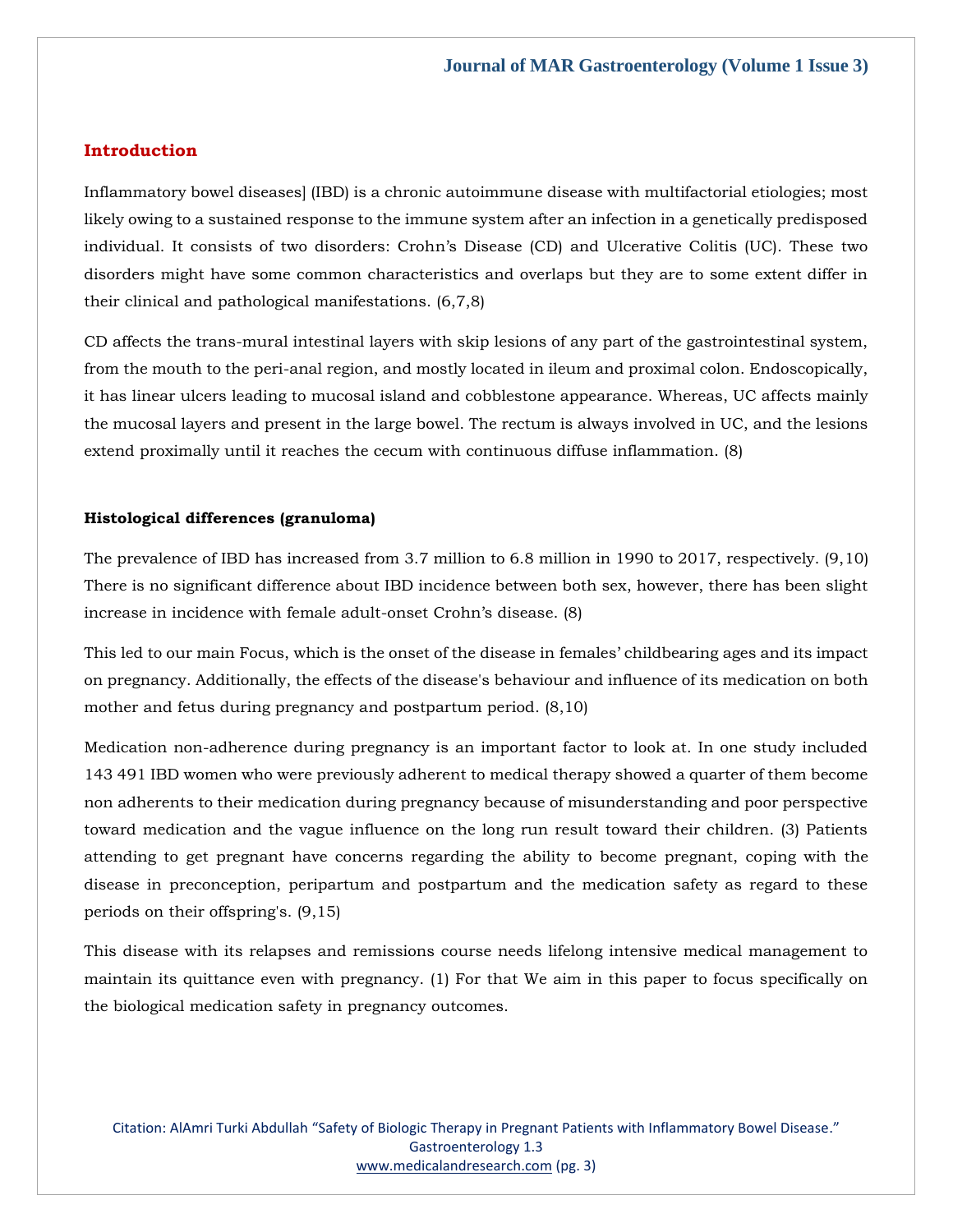#### **Effect of IBD on Fertility and Pregnancy**

There is no difference in fertility from IBD female patient in remission with no previous surgical intervention in compare with the general population.

Nevertheless, females with active disease might have lower fertility rates. (6,12) A Danish study revealed 4 reasons behind the delay of conceiving in CD patients. First, decrease libido in IBD patient which has been coupled with depression disease, bowel surgeries, IBD activity and other medication such as psychoactive drugs. Second, females over the age of thirty with CD have decreased ovarian reserve which is considered to be due to the disease's activity. Third, disease activity has been linked to lower the fertility in a single study (Source). Lastly, surgeries specifically ileal pouch anal anastomosis (IPAA) causing scarring or inflammation to the fallopian tubes or as in perianal disease which can cause dyspareunia (15). Women who suffer from these problems may need preconception counseling to correct any misunderstanding or misconception issues. This include healthier behavior choices, improvers the pregnancy outcomes optimized disease management by increase the adherence of the medication, reduce the relapse and flare, smoking cessation and optimized the nutritional statues (optimizing folate, iron and vitamin 12 consummations). (7)

Transmission of the disease to their children. As in first degree relative, the increase of transmission is closely 3-20 times more in compare to the general populations. As mentioned by a cohort study, the genetic risk of having a child with CD and UC regarding maternal setting is about 7.7% for IBD mothers and 4.6% for free IBD ones (9). The percentage can increase up to 30% when both of the parents are affected.

Who are considering pregnancy should be in a remission period of the disease. The remission period estimated to be three to six months on stable medication before, during pregnancy and until twenty weeks of gestation. (1,7) In general, pregnant women with quite IBD have a good uncomplicated pregnancy and postpartum outcomes.

In CD, disease courses are nearly the same as non-pregnant IBD women. However, around one third of the patients who get pregnant with quiet disease have risk of relapse. (12)

The exacerbations of the disease activity frequently exhibited in the first trimester of pregnancy owing to the cessation of maintenance medication. Further, patients who have reached remission in pregnancy probably will hold their medications the rest of the pregnancy. (14)

Active disease during pregnancy has been associated with preterm birth, lower birth weight, small for gestational age, spontaneous abortion, stillbirth and infections with no increase in congenital anomalies. (7)

Citation: AlAmri Turki Abdullah "Safety of Biologic Therapy in Pregnant Patients with Inflammatory Bowel Disease." Gastroenterology 1.3 [www.medicalandresearch.com](http://www.medicalandresearch.com/) (pg. 4)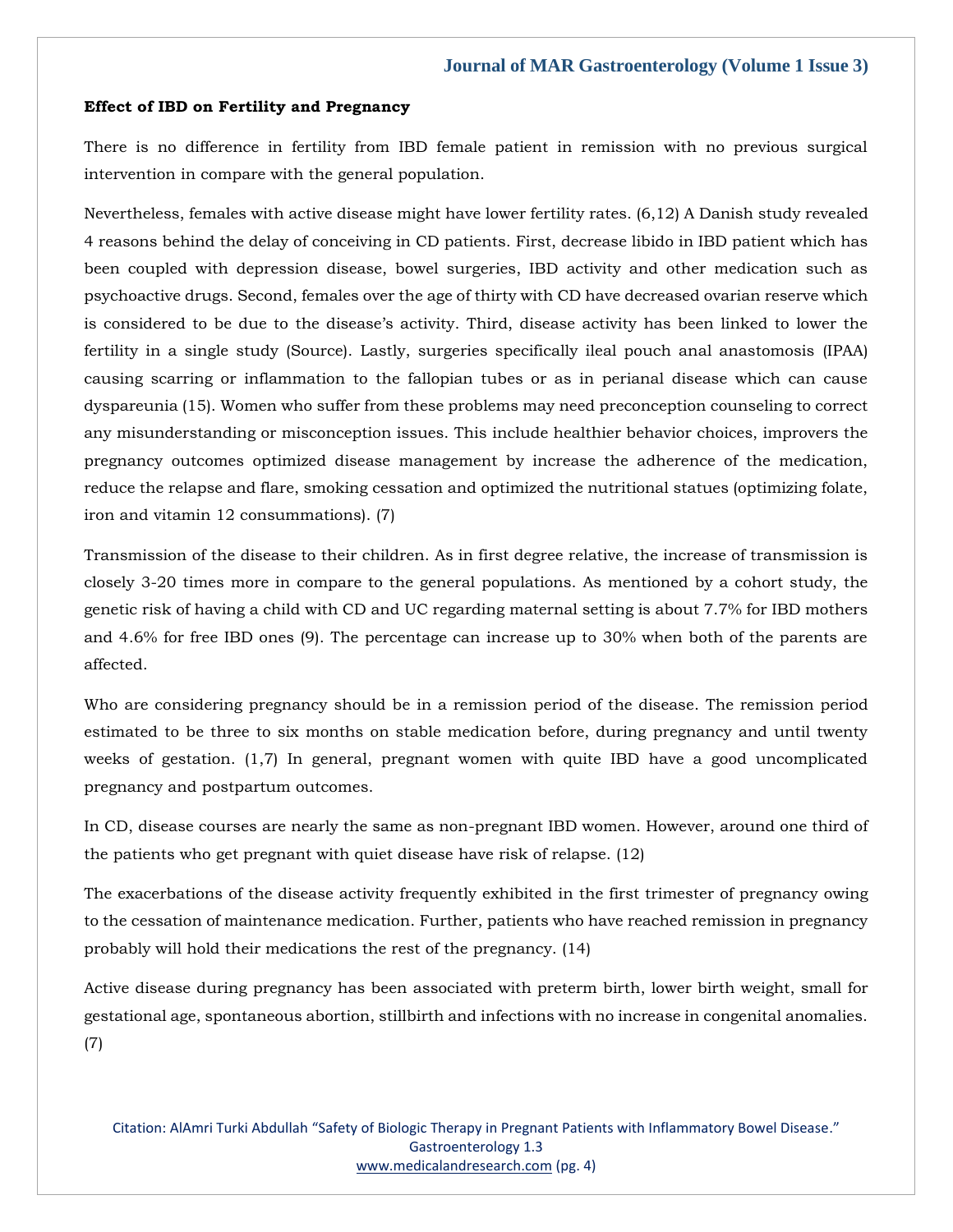Moreover, there were other adverse events affecting the mothers such as active perianal Crohn's, surgical interventions during pregnancy and venous thromboembolism with pulmonary embolism being the main cause of deaths predominately in hospitalized patients with flare. Roughly 70 % who have an active disease at conception will carry it on or have an active disease during pregnancy. (7,9)

## **Effect of pregnancy on IBD**

A retrospective study estimated that there is a reduction in the disease activity during pregnancy, although the reduction was partially because of the cessation of smoking in that period. (12) Additionally, lower levels of pro-inflammatory markers (interleukin (IL) IL6, IL8, IL12, IL17 and TNFa) on conception and changes in the intestinal microbiome throughout middle to late pregnancy were observed. As a result, it was suggested that pregnancy has a favorable outcome on IBD patients. (13) Regarding flare, a cohort study showed similarity in CD flare rates 14-34% during pregnancy for IBD pregnant patients, who conceive in remission, and IBD non-pregnant patients. While 2\3 showed an increase in flare when conception occurred in an active disease. In addition, complications of pregnancy such as preterm delivery are linked with flares during pregnancy. The higher risk of relapse has been seen in UC rather than CD. CD has no high risk of flare nor disease course, it is just about the same to non-pregnant patients. (9,12) On the subject of congenital malformation risks, according to a retrospective cohort study done in 1997 the risks were 7.9%, 3.4% and 1.7% in UC, CD and controls, respectively. This report shows a slight increase in risk of congenital anomalies, especially in UC active disease. (14)

Moreover, getting pregnant when the disease in remission exhibits an increase in quality of life and reduces the flare risk nearly to ten years postpartum in both disorders. On the other hand, having an active disease in conception could have a higher risk of disease activity and flare during pregnancy and \or postpartum.  $(12)$ 

#### **Biological IBD management**

The management of IBD pregnant patients should be individualized case by case bases with a multidisciplinary team approach.

Biologics are effective choice to use in initiation of remission or as maintenance therapy for IBD. However, it's effect in short-term and long-term in both the mother and fetus it's still unclear. So far, the use of the biological agents is based on the physician's expert opinions. (6)

Antitumor necrosis factor (anti TNF) including infliximab, adalimumab, vedolizumab and ustekinumab are all IgG1 monoclonal antibodies. Whereas Certolizumab pegol does not have a Fc portion, thus it

Citation: AlAmri Turki Abdullah "Safety of Biologic Therapy in Pregnant Patients with Inflammatory Bowel Disease." Gastroenterology 1.3 [www.medicalandresearch.com](http://www.medicalandresearch.com/) (pg. 5)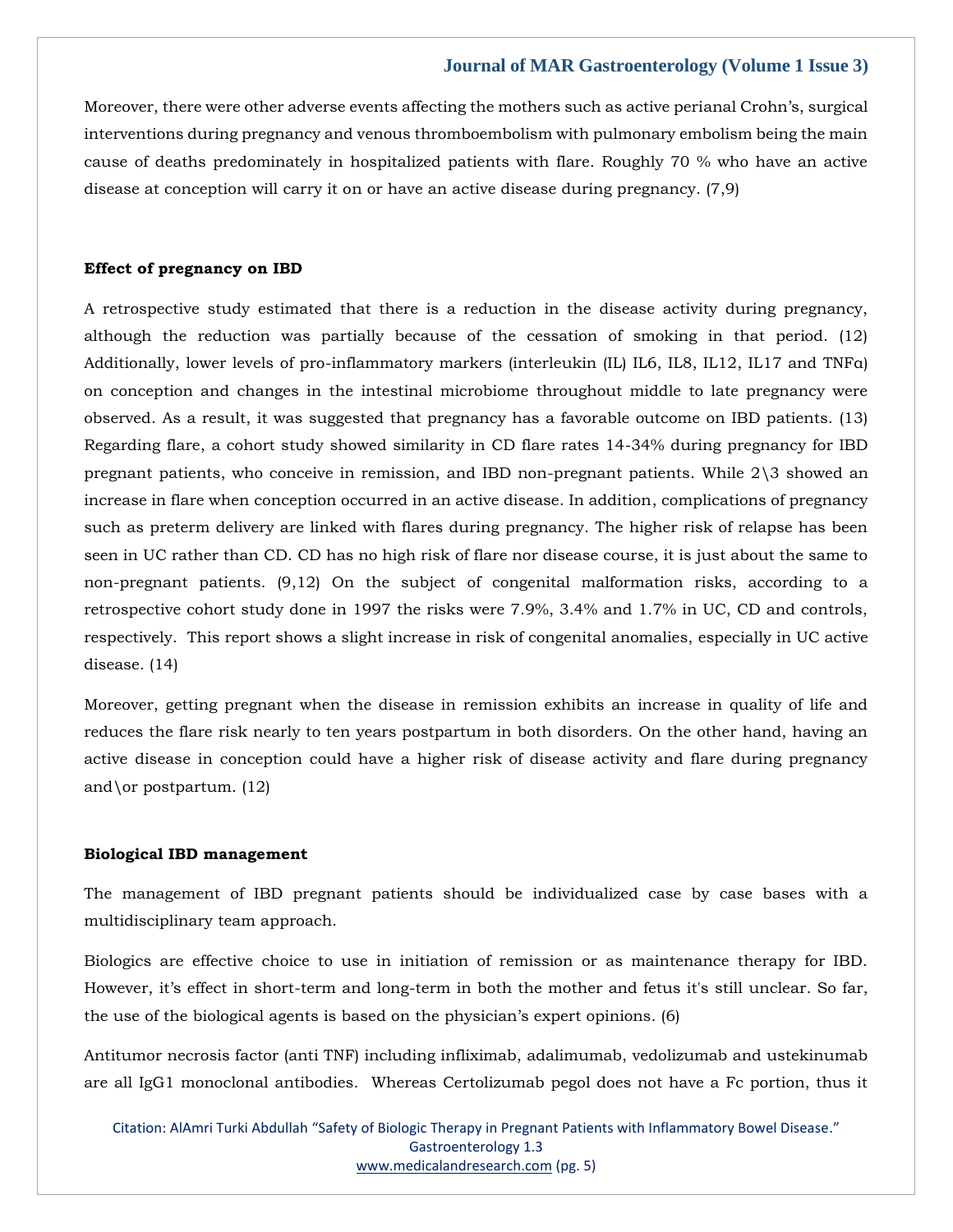can't be transported via the placenta and considered to be safe throughout pregnancy. (6,12) All are classified as category B meaning the trials failed to show teratogenicity effects of this medication on animals. Additionally, Nataliumab which is IgG4 α classified as category C meaning this medication might causes a negative or harmful effects on the fetus with no congenital malformation. (4,6)

IgG antibodies are actively transported from the placenta to the fetus by the use of an active mechanism consisting of pH dependent binding of immunoglobulins by the Fc portion of the fetus starting at week 20-22. (14) The use of these medications in the third trimester results in high exposure to the fetus, this is why they are usually stopped from 20-24 weeks or within the third trimester. The clearance takes approximately 6 months. Although, infliximab has been reported to stay in the infant blood level up to 1 year for mothers who took it until delivery. The immature reticuloendothelial system has a slow rate of clearing the antibodies which might be the cause of this consequence. (6,12)

The literature has demonstrated that biological agents had no negative effects on female fertility. It suggested that biologics have a favorable effect on fertility due to the reduction of surgeries and its complications. (6)

#### **Infliximab**

Infliximab is the commonest biological medication used in IBD pregnant patients. (7) As determined by the therapy resource evaluation assessment tool (TREAT), which is a prospective study for CD, there was no increase of reported malformation cases in exposed mothers with IBD compared with the non-IBD population. Moreover, the rate of natural abortion was 11.1% vs. 7.1 % and neonatal complications were 8.3 vs. 7.1% in comparison to exposes IBD mother and non-exposed mother. Even though, it could be associated with the disease activity as only lower percentage of the pregnant women were in remission. (14,15)

It could take up to one year for infliximab to be cleared for the children's systems if the mothers continued it until the third trimester. Therefore, concerns have been raised about its effects on the long run to the offspring's immunity systems. Additionally, exposure of infliximab in an intrauterine environment until 30 weeks of gestation, will result in increased infliximab blood level of the neonate up to 4 fold more than the mothers. (7) Consequently, the use of live attenuated vaccines (like measles, mumps, rubella; MMR, Bacillus Calmeete-Gue'rin; BCG, Rotavirus ...etc.) is contraindicated. For instance, a case report stated a fatal incidence of disseminated Tuberculosis infection for a 3 months child who took BCG vaccine. The child was born to an infliximab exposed mother during gestation. For that reason, World Congress of Gastroenterology recommended to delay all live-virus vaccines to all infants exposed to biologic therapy in utero until they are having free blood level of biologics. (6)

Citation: AlAmri Turki Abdullah "Safety of Biologic Therapy in Pregnant Patients with Inflammatory Bowel Disease." Gastroenterology 1.3 [www.medicalandresearch.com](http://www.medicalandresearch.com/) (pg. 6)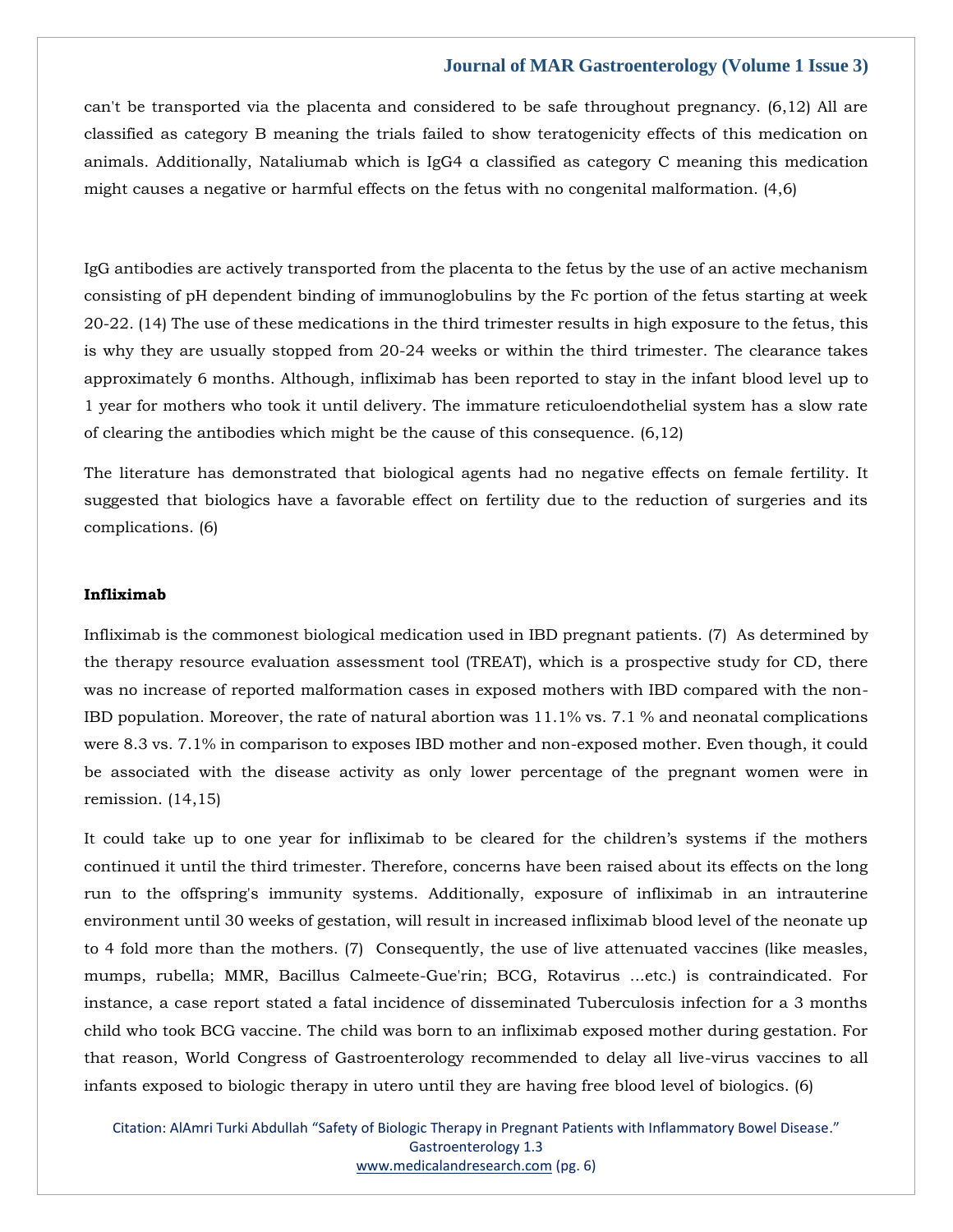According a systematic review done at 2013, the prevalence of complicated pregnancy outcomes (low birth weight, miscarriages, preterm delivery, congenital anomalies or stillbirth) for infliximab exposed women during pregnancy even in the third trimester was limited. (6)

## **Adalimumab**

There was no increased risk of negative pregnancy outcomes or congenital anomalies for children exposed to adalimumab in intrauterine period. Even if it was given until the third trimester for mothers with IBD (reference). In comparison to the general population or IBD pregnant women who did not receive adalimumab with exposed IBD pregnant women, there was no difference in adverse pregnancy outcomes (preterm delivery, miscarries, congenital anomalies and stillbirth). Furthermore, pregnancy in inflammatory Bowel Disease and Neonatal Outcomes PIANO, a study with 1232 pregnant women, revealed no increase of congenital anomalies nor infections to children exposed to biologics medications (reference). On the other hand, Organization of Teratology Information Specialist OTIS, a prospective study done from 1999-2009, included only Adalimumab and etanercept showed 7-10% of offspring had congenital abnormalities. Even though the disease activity could be a confounder that caused elevation of these effects. (6.7)

#### **Certolizumab pegol**

Certolizumab pegol lacks the Fc portion therefore it has a limited placental transportation with its Fab portion. Moreover, there is inadequate literature regarding this medication. However, certolizumab pegol is considered to be on the lower risk side, that's why it is theoretically safe to be used before, during and after pregnancy. (14)

# **Natalizumab**

This medication is an α4 integrin inhibitor (a humanized IgG4 isotype antibody) actively transported via the placenta with lower efficiency compared to IgG1 medication used in the United States. It is commonly used for multiple sclerosis (MS), it has limited data for its utility on IBD. As demonstrated by a study with 164 pregnant women, administration of natalizumab in the first trimester had no unfavorable outcomes. (15)

Citation: AlAmri Turki Abdullah "Safety of Biologic Therapy in Pregnant Patients with Inflammatory Bowel Disease." Gastroenterology 1.3 [www.medicalandresearch.com](http://www.medicalandresearch.com/) (pg. 7)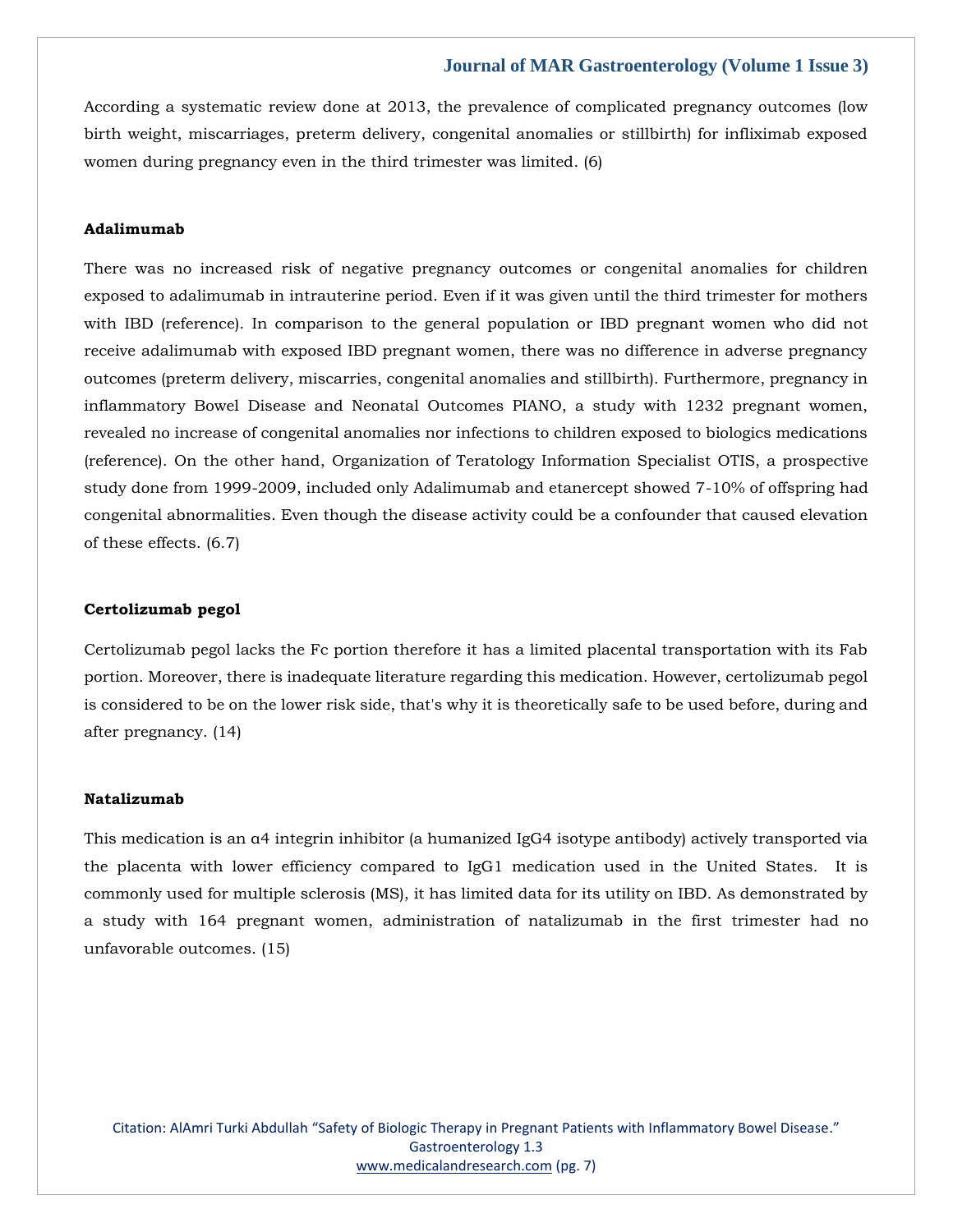#### **Ustekinumab**

In literature, there is insubstantial data in respect of ustekinumab use in IBD pregnant patients. A study with 206 pregnancies using ustekinumab with only 36 patients who had CD, reveled no difference in the rate of abortions or congenital malformation with general populations. (15)

# **Vedolizumab**

Entyvio does not appear associated with adverse pregnancy outcomes in women who are either directly or indirectly exposed, based on early data. However, investigators urged judicious use of Entyvio (vedolizumab, Takeda) in pregnant women until more safety data become available. Within six clinical studies of vedolizumab spanning May 2007 through June 2013, 46 pregnancies occurred. These occurred in 27 female study participants (25 with IBD and two healthy volunteers)  $-24$  of whom were treated with vedolizumab — and in the partners of 19 male participants, 15 of whom were treated with vedolizumab.

Among the 24 women who were directly exposed to vedolizumab, 11 had live births (nine at full-term), five had elective terminations, four had spontaneous abortions and four had undocumented outcomes. One congenital anomaly occurred in a live birth of a healthy volunteer with "extensive obstetric history" who received a single dose of vedolizumab about 79 days before conception. Among the 15 pregnancies that occurred in partners of male participants treated with vedolizumab, there were eight live births (two premature), two spontaneous abortions, three elective terminations and three undocumented outcomes.

Post-marketing data through mid-November 2015 reported 81 pregnancies occurring in 79 women and two partners of men treated with vedolizumab, of which 29.6% were associated with at least one adverse event. At the time of analysis, 66 pregnancies were ongoing or reported undocumented outcomes, and of the 15 with outcome data, four live births occurred (two premature) and 11 spontaneous abortions occurred. (16)

# **Discussion**

There was no support for the discontinuation practice of biological medication to IBD mothers after 30 weeks of gestation. As theoretically, there was no increased risk of infection, congenital anomalies or poor pregnancy consequence in comparison with the general population. Nevertheless, the children of these women should not receive live vaccines until the biological medications are cleared from their system due to the risk of lethal infections. (6) Therefore, pediatricians should be notified in these cases concerning this subject. (14) The safety of biologics results is reassuring on the subject of using them during conceiving and pregnancy. (15) However, biologics should be stopped throughout pregnancy if

Citation: AlAmri Turki Abdullah "Safety of Biologic Therapy in Pregnant Patients with Inflammatory Bowel Disease." Gastroenterology 1.3 [www.medicalandresearch.com](http://www.medicalandresearch.com/) (pg. 8)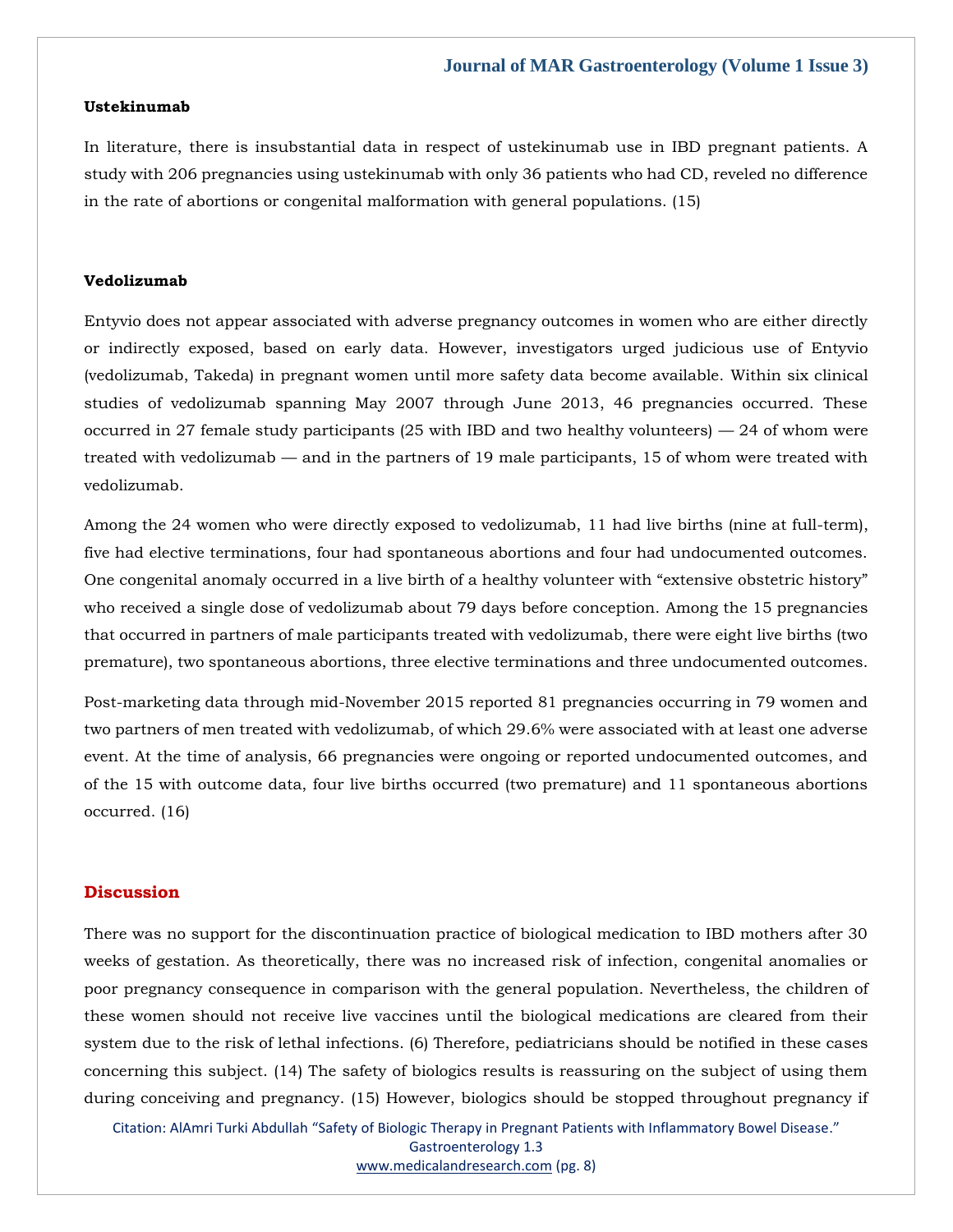the IBD patients reached a sustained remission by using the stopping criteria for patients with IBD in general. On the report of a prospective study with 29 pregnancies, the stopping of biological agents in the second trimesters could result in significant lowering of the anti-TNF agents in the newborn's cord blood level with no raise of the risk of relapses. Another prospective cohort study done in 2015 with Almost 6 years follow up consist of over 100 pregnant IBD patient using anti-TNF until 20-25 weeks of gestation reported, discontinuing the biological agents does not result in increasing the risk of relapses in pregnant patients with sustained remission in compare with the women with IBD who did not stop the medications. It was also mentioned no increase in allergic reactions or loss of response to anti-TNF if reinitiated after delivery. (1) Additionally, the continuation of the biologics should be considered in active disease at the end of the second trimester as the benefit of anti-TNF outweighs the risk. Although, there is a concern relating to the long-term influence of the anti-TNF consumptions beyond the second trimester as to the development of offspring's immune system. (11) A study with almost 2 years followup post-delivery showed similarity in the incidences of severe infections between intrauterine biologics exposed and non-exposed children. In addition, there was no difference reported in psychomotor development or growth in the exposed children in compare with non-exposed ones. Nevertheless, higher ICU admissions and prevalence of low birth weight were outlined in the exposed group. (15)

Pregnant women with an active disease who stopped anti-TNF before 24 weeks of gestation, had a higher chance of developing relapse compared to the ones who continued the medications in the time of active disease. (12) Nonetheless, according to EVASION, a retrospective cohort study, continuing the anti-TNF through pregnancy in IBD patients is related to complications to mothers, specifically infections, in comparison with non-exposed pregnant patients. However, the study supported the maintenance of anti-TNF for active disease, because the active disease course has more unfavorable outcomes to the pregnancy. Additionally, the study suggested no significant increase in complications (particularly severe infections) to the mothers who were treated with anti-TNF during the third trimester and the ones who ceased the medications. It also stated a slight increase in premature birth with no significant negative events to exposed children. (5)

In addition, there is no increase in growth, infections, hospitalized admissions, allergies and eczema to exposed children to anti-TNF in compare to the non-exposed children. Studies continually showed no

increase with negative outcomes neither to the mothers nor newborns. (1)

# **Conclusion**

Citation: AlAmri Turki Abdullah "Safety of Biologic Therapy in Pregnant Patients with Inflammatory Bowel Disease." There was no significant association between the biological management of IBD during pregnancy, even until the third trimester, and poor pregnancy outcomes. The benefits of continuing the biological agents in IBD pregnant patients might exceed the adverse pregnancy outcomes resulting from flares.(7) However, biologics could be discontinued at the end of the second trimester if the pregnant women had

Gastroenterology 1.3

[www.medicalandresearch.com](http://www.medicalandresearch.com/) (pg. 9)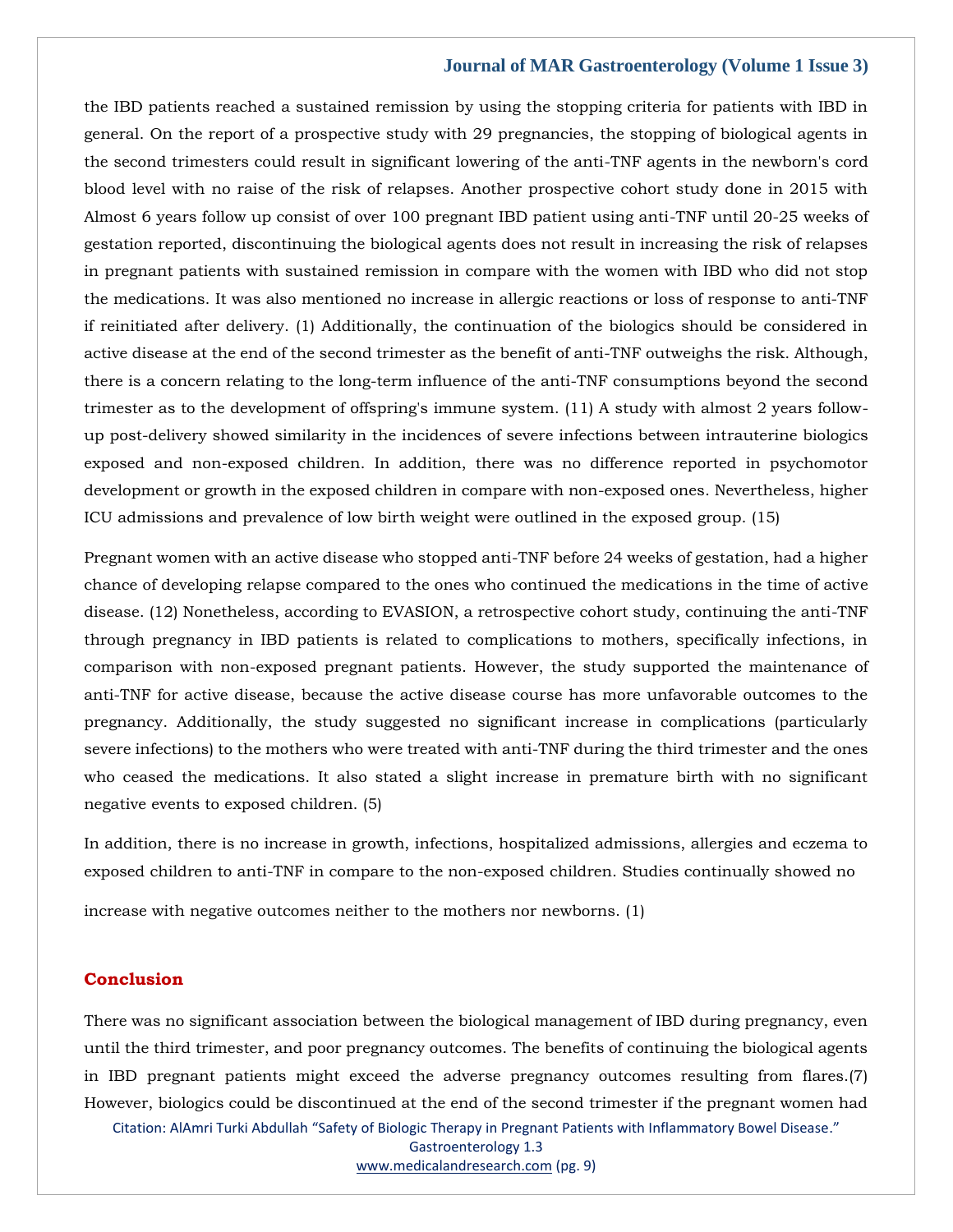sustained remission by using the stopping criteria for patients with IBD. Conversely, because of the great negative outcomes in discontinuing the biologic agent in active disease on the mothers and their children, maintaining medical treatment is probably the best option. Preconception counseling with gastroenterologist and obstetrician with IBD patients determining to get pregnant is urged.

# **References**

[1. de Lima A, Zelinkova Z, van der Ent C, Steegers E, van der Woude C. Tailored anti-TNF therapy during](https://www.google.com/search?q=.+Tailored+anti-TNF+therapy+during+pregnancy+in+patients+with+IBD%3A+maternal+and+fetal+safety&sxsrf=ALiCzsbHyhhGPJWgii1B2jhCmGJ-hcMy5Q%3A1651308144227&ei=cPZsYpHADd-MseMP34Wx2Aw&ved=0ahUKEwiRuOeasrv3AhVfRmwGHd9CDMsQ4dUDCA4&oq=.+Tailored+anti-TNF+therapy+during+pregnancy+in+patients+with+IBD%3A+maternal+and+fetal+safety&gs_lcp=Cgdnd3Mtd2l6EAw6BwgjEOoCECdKBAhBGABKBAhGGABQ7AFY7AFg0wZoAXAAeACAAWiIAWiSAQMwLjGYAQCgAQGgAQKwAQrAAQE&sclient=gws-wiz)  [pregnancy in patients with IBD: maternal and fetal safety. Gut. 2015; 65\(8\):1261-1268.](https://www.google.com/search?q=.+Tailored+anti-TNF+therapy+during+pregnancy+in+patients+with+IBD%3A+maternal+and+fetal+safety&sxsrf=ALiCzsbHyhhGPJWgii1B2jhCmGJ-hcMy5Q%3A1651308144227&ei=cPZsYpHADd-MseMP34Wx2Aw&ved=0ahUKEwiRuOeasrv3AhVfRmwGHd9CDMsQ4dUDCA4&oq=.+Tailored+anti-TNF+therapy+during+pregnancy+in+patients+with+IBD%3A+maternal+and+fetal+safety&gs_lcp=Cgdnd3Mtd2l6EAw6BwgjEOoCECdKBAhBGABKBAhGGABQ7AFY7AFg0wZoAXAAeACAAWiIAWiSAQMwLjGYAQCgAQGgAQKwAQrAAQE&sclient=gws-wiz)

[2. Friedman S. Pregnancy and IBD: Timing Is Everything. Digestive Diseases and Sciences. 2017;](https://www.google.com/search?q=Timing+Is+Everything.+Digestive+Diseases+and+Sciences&sxsrf=ALiCzsbh2zib7P1NZ7vWhP_fIvdLqiBBOw%3A1651310347153&ei=C_9sYvfeCLeNseMPrfSKsA4&ved=0ahUKEwi3kJ-1urv3AhW3RmwGHS26AuYQ4dUDCA4&oq=Timing+Is+Everything.+Digestive+Diseases+and+Sciences&gs_lcp=Cgdnd3Mtd2l6EAwyBQghEKABMgUIIRCgATIFCCEQoAE6BwgjEOoCECdKBAhBGABKBAhGGABQnwJYnwJg0AVoAXAAeACAAaMBiAGjAZIBAzAuMZgBAKABAaABArABCsABAQ&sclient=gws-wiz)  [62\(8\):1847-1849.](https://www.google.com/search?q=Timing+Is+Everything.+Digestive+Diseases+and+Sciences&sxsrf=ALiCzsbh2zib7P1NZ7vWhP_fIvdLqiBBOw%3A1651310347153&ei=C_9sYvfeCLeNseMPrfSKsA4&ved=0ahUKEwi3kJ-1urv3AhW3RmwGHS26AuYQ4dUDCA4&oq=Timing+Is+Everything.+Digestive+Diseases+and+Sciences&gs_lcp=Cgdnd3Mtd2l6EAwyBQghEKABMgUIIRCgATIFCCEQoAE6BwgjEOoCECdKBAhBGABKBAhGGABQnwJYnwJg0AVoAXAAeACAAaMBiAGjAZIBAzAuMZgBAKABAaABArABCsABAQ&sclient=gws-wiz) 

[3. Lee S, Seow C, Adhikari K, Metcalfe A. Pregnant women with IBD are more likely to be adherent to](https://www.google.com/search?q=Pregnant+women+with+IBD+are+more+likely+to+be+adherent+to+biologic+therapies+than+other+medications.+Alimentary+Pharmacology+%26+Therapeutics&sxsrf=ALiCzsYJ4iQSDsmjFfDMgp406P-iMPlXTA%3A1651310459161&ei=e_9sYqO3CdyMseMP9OWpyAE&ved=0ahUKEwjj4NPqurv3AhVcRmwGHfRyChkQ4dUDCA4&oq=Pregnant+women+with+IBD+are+more+likely+to+be+adherent+to+biologic+therapies+than+other+medications.+Alimentary+Pharmacology+%26+Therapeutics&gs_lcp=Cgdnd3Mtd2l6EAwyBwgjEOoCECcyBwgjEOoCECcyBwgjEOoCECcyBwgjEOoCECcyBwgjEOoCECcyBwgjEOoCECcyBwgjEOoCECcyBwgjEOoCECcyBwgjEOoCECcyBwgjEOoCECdKBAhBGABKBAhGGABQxgJYxgJgmwhoAXABeACAAQCIAQCSAQCYAQCgAQGgAQKwAQrAAQE&sclient=gws-wiz)  [biologic therapies than other medications. Alimentary Pharmacology & Therapeutics. 2019; 51\(5\):544-](https://www.google.com/search?q=Pregnant+women+with+IBD+are+more+likely+to+be+adherent+to+biologic+therapies+than+other+medications.+Alimentary+Pharmacology+%26+Therapeutics&sxsrf=ALiCzsYJ4iQSDsmjFfDMgp406P-iMPlXTA%3A1651310459161&ei=e_9sYqO3CdyMseMP9OWpyAE&ved=0ahUKEwjj4NPqurv3AhVcRmwGHfRyChkQ4dUDCA4&oq=Pregnant+women+with+IBD+are+more+likely+to+be+adherent+to+biologic+therapies+than+other+medications.+Alimentary+Pharmacology+%26+Therapeutics&gs_lcp=Cgdnd3Mtd2l6EAwyBwgjEOoCECcyBwgjEOoCECcyBwgjEOoCECcyBwgjEOoCECcyBwgjEOoCECcyBwgjEOoCECcyBwgjEOoCECcyBwgjEOoCECcyBwgjEOoCECcyBwgjEOoCECdKBAhBGABKBAhGGABQxgJYxgJgmwhoAXABeACAAQCIAQCSAQCYAQCgAQGgAQKwAQrAAQE&sclient=gws-wiz) [552.](https://www.google.com/search?q=Pregnant+women+with+IBD+are+more+likely+to+be+adherent+to+biologic+therapies+than+other+medications.+Alimentary+Pharmacology+%26+Therapeutics&sxsrf=ALiCzsYJ4iQSDsmjFfDMgp406P-iMPlXTA%3A1651310459161&ei=e_9sYqO3CdyMseMP9OWpyAE&ved=0ahUKEwjj4NPqurv3AhVcRmwGHfRyChkQ4dUDCA4&oq=Pregnant+women+with+IBD+are+more+likely+to+be+adherent+to+biologic+therapies+than+other+medications.+Alimentary+Pharmacology+%26+Therapeutics&gs_lcp=Cgdnd3Mtd2l6EAwyBwgjEOoCECcyBwgjEOoCECcyBwgjEOoCECcyBwgjEOoCECcyBwgjEOoCECcyBwgjEOoCECcyBwgjEOoCECcyBwgjEOoCECcyBwgjEOoCECcyBwgjEOoCECdKBAhBGABKBAhGGABQxgJYxgJgmwhoAXABeACAAQCIAQCSAQCYAQCgAQGgAQKwAQrAAQE&sclient=gws-wiz) 

[4. Leung H, Saini B, Ritchie H. Medications and pregnancy: The role of community pharmacists](https://www.google.com/search?q=Medications+and+pregnancy%3A+The+role+of+community+pharmacists+%E2%80%93+A+descriptive+study.+&sxsrf=ALiCzsbFAy2LpiAYexTzlKWJRxeArscE_g%3A1651310472841&ei=iP9sYq_5MpOcseMP7b6u0Aw&ved=0ahUKEwiv3Zbxurv3AhUTTmwGHW2fC8oQ4dUDCA4&oq=Medications+and+pregnancy%3A+The+role+of+community+pharmacists+%E2%80%93+A+descriptive+study.+&gs_lcp=Cgdnd3Mtd2l6EAw6BwgjEOoCECdKBAhBGABKBAhGGABQ6QJY6QJgjAZoAXAAeACAAW6IAW6SAQMwLjGYAQCgAQGgAQKwAQrAAQE&sclient=gws-wiz) – A [descriptive study. PLOS ONE. 2018; 13\(5\):e0195101.](https://www.google.com/search?q=Medications+and+pregnancy%3A+The+role+of+community+pharmacists+%E2%80%93+A+descriptive+study.+&sxsrf=ALiCzsbFAy2LpiAYexTzlKWJRxeArscE_g%3A1651310472841&ei=iP9sYq_5MpOcseMP7b6u0Aw&ved=0ahUKEwiv3Zbxurv3AhUTTmwGHW2fC8oQ4dUDCA4&oq=Medications+and+pregnancy%3A+The+role+of+community+pharmacists+%E2%80%93+A+descriptive+study.+&gs_lcp=Cgdnd3Mtd2l6EAw6BwgjEOoCECdKBAhBGABKBAhGGABQ6QJY6QJgjAZoAXAAeACAAW6IAW6SAQMwLjGYAQCgAQGgAQKwAQrAAQE&sclient=gws-wiz) 

[5. Luu M, Benzenine E, Doret M, Michiels C, Barkun A, Degand T et al. Continuous Anti-](https://www.google.com/search?q=Continuous+Anti-TNF%CE%B1+Use+Throughout+Pregnancy%3A+Possible+Complications+For+the+Mother+But+Not+for+the+Fetus&sxsrf=ALiCzsaTzS3m0ywJXCOyUuIxyk70WAFlCA%3A1651310486559&ei=lv9sYu_oIaycseMPibG-0AU&ved=0ahUKEwjvi9z3urv3AhUsTmwGHYmYD1oQ4dUDCA4&oq=Continuous+Anti-TNF%CE%B1+Use+Throughout+Pregnancy%3A+Possible+Complications+For+the+Mother+But+Not+for+the+Fetus&gs_lcp=Cgdnd3Mtd2l6EAwyBwgjEOoCECcyBwgjEOoCECcyBwgjEOoCECcyBwgjEOoCECcyBwgjEOoCECcyBwgjEOoCECcyBwgjEOoCECcyBwgjEOoCECcyBwgjEOoCECcyBwgjEOoCECdKBAhBGABKBAhGGABQ6QJY6QJgvAdoAXABeACAAQCIAQCSAQCYAQCgAQGgAQKwAQrAAQE&sclient=gws-wiz)TNFα Use [Throughout Pregnancy: Possible Complications For the Mother But Not for the Fetus. A Retrospective](https://www.google.com/search?q=Continuous+Anti-TNF%CE%B1+Use+Throughout+Pregnancy%3A+Possible+Complications+For+the+Mother+But+Not+for+the+Fetus&sxsrf=ALiCzsaTzS3m0ywJXCOyUuIxyk70WAFlCA%3A1651310486559&ei=lv9sYu_oIaycseMPibG-0AU&ved=0ahUKEwjvi9z3urv3AhUsTmwGHYmYD1oQ4dUDCA4&oq=Continuous+Anti-TNF%CE%B1+Use+Throughout+Pregnancy%3A+Possible+Complications+For+the+Mother+But+Not+for+the+Fetus&gs_lcp=Cgdnd3Mtd2l6EAwyBwgjEOoCECcyBwgjEOoCECcyBwgjEOoCECcyBwgjEOoCECcyBwgjEOoCECcyBwgjEOoCECcyBwgjEOoCECcyBwgjEOoCECcyBwgjEOoCECcyBwgjEOoCECdKBAhBGABKBAhGGABQ6QJY6QJgvAdoAXABeACAAQCIAQCSAQCYAQCgAQGgAQKwAQrAAQE&sclient=gws-wiz)  [Cohort on the French National Health Insurance Database \(EVASION\). American Journal of](https://www.google.com/search?q=Continuous+Anti-TNF%CE%B1+Use+Throughout+Pregnancy%3A+Possible+Complications+For+the+Mother+But+Not+for+the+Fetus&sxsrf=ALiCzsaTzS3m0ywJXCOyUuIxyk70WAFlCA%3A1651310486559&ei=lv9sYu_oIaycseMPibG-0AU&ved=0ahUKEwjvi9z3urv3AhUsTmwGHYmYD1oQ4dUDCA4&oq=Continuous+Anti-TNF%CE%B1+Use+Throughout+Pregnancy%3A+Possible+Complications+For+the+Mother+But+Not+for+the+Fetus&gs_lcp=Cgdnd3Mtd2l6EAwyBwgjEOoCECcyBwgjEOoCECcyBwgjEOoCECcyBwgjEOoCECcyBwgjEOoCECcyBwgjEOoCECcyBwgjEOoCECcyBwgjEOoCECcyBwgjEOoCECcyBwgjEOoCECdKBAhBGABKBAhGGABQ6QJY6QJgvAdoAXABeACAAQCIAQCSAQCYAQCgAQGgAQKwAQrAAQE&sclient=gws-wiz)  [Gastroenterology. 2018; 113\(11\):1669-1677.](https://www.google.com/search?q=Continuous+Anti-TNF%CE%B1+Use+Throughout+Pregnancy%3A+Possible+Complications+For+the+Mother+But+Not+for+the+Fetus&sxsrf=ALiCzsaTzS3m0ywJXCOyUuIxyk70WAFlCA%3A1651310486559&ei=lv9sYu_oIaycseMPibG-0AU&ved=0ahUKEwjvi9z3urv3AhUsTmwGHYmYD1oQ4dUDCA4&oq=Continuous+Anti-TNF%CE%B1+Use+Throughout+Pregnancy%3A+Possible+Complications+For+the+Mother+But+Not+for+the+Fetus&gs_lcp=Cgdnd3Mtd2l6EAwyBwgjEOoCECcyBwgjEOoCECcyBwgjEOoCECcyBwgjEOoCECcyBwgjEOoCECcyBwgjEOoCECcyBwgjEOoCECcyBwgjEOoCECcyBwgjEOoCECcyBwgjEOoCECdKBAhBGABKBAhGGABQ6QJY6QJgvAdoAXABeACAAQCIAQCSAQCYAQCgAQGgAQKwAQrAAQE&sclient=gws-wiz) 

6. Nielsen O, Loftus E, Jess T. Safety of TNF-[α inhibitors during IBD pregnancy: a systematic review.](https://www.google.com/search?q=Safety+of+TNF-%CE%B1+inhibitors+during+IBD+pregnancy%3A+a+systematic+review&sxsrf=ALiCzsa5c5wk85lF03JU8OXhxwogXIowIw%3A1651310507193&ei=q_9sYriuC9qOseMPpcyywAU&ved=0ahUKEwj4r8eBu7v3AhVaR2wGHSWmDFgQ4dUDCA4&oq=Safety+of+TNF-%CE%B1+inhibitors+during+IBD+pregnancy%3A+a+systematic+review&gs_lcp=Cgdnd3Mtd2l6EAw6BwgjEOoCECdKBAhBGABKBAhGGABQ8wFY8wFghQVoAXAAeACAAWiIAWiSAQMwLjGYAQCgAQGgAQKwAQrAAQE&sclient=gws-wiz)  [BMC Medicine. 2013; 11\(1\).](https://www.google.com/search?q=Safety+of+TNF-%CE%B1+inhibitors+during+IBD+pregnancy%3A+a+systematic+review&sxsrf=ALiCzsa5c5wk85lF03JU8OXhxwogXIowIw%3A1651310507193&ei=q_9sYriuC9qOseMPpcyywAU&ved=0ahUKEwj4r8eBu7v3AhVaR2wGHSWmDFgQ4dUDCA4&oq=Safety+of+TNF-%CE%B1+inhibitors+during+IBD+pregnancy%3A+a+systematic+review&gs_lcp=Cgdnd3Mtd2l6EAw6BwgjEOoCECdKBAhBGABKBAhGGABQ8wFY8wFghQVoAXAAeACAAWiIAWiSAQMwLjGYAQCgAQGgAQKwAQrAAQE&sclient=gws-wiz) 

[7. Nielsen O, Maxwell C, Hendel J. IBD medications during pregnancy and lactation. Nature Reviews](https://www.google.com/search?q=Safety+of+TNF-%CE%B1+inhibitors+during+IBD+pregnancy%3A+a+systematic+review&sxsrf=ALiCzsa5c5wk85lF03JU8OXhxwogXIowIw%3A1651310507193&ei=q_9sYriuC9qOseMPpcyywAU&ved=0ahUKEwj4r8eBu7v3AhVaR2wGHSWmDFgQ4dUDCA4&oq=Safety+of+TNF-%CE%B1+inhibitors+during+IBD+pregnancy%3A+a+systematic+review&gs_lcp=Cgdnd3Mtd2l6EAw6BwgjEOoCECdKBAhBGABKBAhGGABQ8wFY8wFghQVoAXAAeACAAWiIAWiSAQMwLjGYAQCgAQGgAQKwAQrAAQE&sclient=gws-wiz)  [Gastroenterology & Hepatology. 2013; 11\(2\):116-127.](https://www.google.com/search?q=Safety+of+TNF-%CE%B1+inhibitors+during+IBD+pregnancy%3A+a+systematic+review&sxsrf=ALiCzsa5c5wk85lF03JU8OXhxwogXIowIw%3A1651310507193&ei=q_9sYriuC9qOseMPpcyywAU&ved=0ahUKEwj4r8eBu7v3AhVaR2wGHSWmDFgQ4dUDCA4&oq=Safety+of+TNF-%CE%B1+inhibitors+during+IBD+pregnancy%3A+a+systematic+review&gs_lcp=Cgdnd3Mtd2l6EAw6BwgjEOoCECdKBAhBGABKBAhGGABQ8wFY8wFghQVoAXAAeACAAWiIAWiSAQMwLjGYAQCgAQGgAQKwAQrAAQE&sclient=gws-wiz) 

[8. Peppercorn M, Cheifetz A. Tools Definitions, epidemiology, and risk factors for inflammatory bowel](file:///C:/Users/Arief%20Mahimudh/Desktop/April/8.%20Peppercorn%20M,%20Cheifetz%20A.%20Tools%20Definitions,%20epidemiology,%20and%20risk%20factors%20for%20inflammatory%20bowel%20disease%20%5bInternet%5d.%20Uptodate.com.%202021%20%5bcited%2026%20December%202021%5d.%20Available%20from:%20https:/www.uptodate.com/contents/definitions-epidemiology-and-risk-factors-for-inflammatory-bowel-disease#!)  [disease \[Internet\]. Uptodate.com. 2021 \[cited 26 December 2021\]. Available from:](file:///C:/Users/Arief%20Mahimudh/Desktop/April/8.%20Peppercorn%20M,%20Cheifetz%20A.%20Tools%20Definitions,%20epidemiology,%20and%20risk%20factors%20for%20inflammatory%20bowel%20disease%20%5bInternet%5d.%20Uptodate.com.%202021%20%5bcited%2026%20December%202021%5d.%20Available%20from:%20https:/www.uptodate.com/contents/definitions-epidemiology-and-risk-factors-for-inflammatory-bowel-disease#!)  [https://www.uptodate.com/contents/definitions-epidemiology-and-risk-factors-for-inflammatory](file:///C:/Users/Arief%20Mahimudh/Desktop/April/8.%20Peppercorn%20M,%20Cheifetz%20A.%20Tools%20Definitions,%20epidemiology,%20and%20risk%20factors%20for%20inflammatory%20bowel%20disease%20%5bInternet%5d.%20Uptodate.com.%202021%20%5bcited%2026%20December%202021%5d.%20Available%20from:%20https:/www.uptodate.com/contents/definitions-epidemiology-and-risk-factors-for-inflammatory-bowel-disease#!)[bowel-disease#!](file:///C:/Users/Arief%20Mahimudh/Desktop/April/8.%20Peppercorn%20M,%20Cheifetz%20A.%20Tools%20Definitions,%20epidemiology,%20and%20risk%20factors%20for%20inflammatory%20bowel%20disease%20%5bInternet%5d.%20Uptodate.com.%202021%20%5bcited%2026%20December%202021%5d.%20Available%20from:%20https:/www.uptodate.com/contents/definitions-epidemiology-and-risk-factors-for-inflammatory-bowel-disease#!) 

[9. Peppercorn M, Mahadevan U. Fertility, pregnancy, and nursing in inflammatory bowel disease](file:///C:/Users/Arief%20Mahimudh/Desktop/April/9.%20Peppercorn%20M,%20Mahadevan%20U.%20Fertility,%20pregnancy,%20and%20nursing%20in%20inflammatory%20bowel%20disease%20%5bInternet%5d.%20Uptodate.com.%202021%20%5bcited%2020%20December%202021%5d.%20Available%20from:%20https:/www.uptodate.com/contents/fertility-pregnancy-and-nursing-in-inflammatory-bowel-disease#!)  [\[Internet\]. Uptodate.com. 2021 \[cited 20 December 2021\]. Available from:](file:///C:/Users/Arief%20Mahimudh/Desktop/April/9.%20Peppercorn%20M,%20Mahadevan%20U.%20Fertility,%20pregnancy,%20and%20nursing%20in%20inflammatory%20bowel%20disease%20%5bInternet%5d.%20Uptodate.com.%202021%20%5bcited%2020%20December%202021%5d.%20Available%20from:%20https:/www.uptodate.com/contents/fertility-pregnancy-and-nursing-in-inflammatory-bowel-disease#!)  [https://www.uptodate.com/contents/fertility-pregnancy-and-nursing-in-inflammatory-bowel](file:///C:/Users/Arief%20Mahimudh/Desktop/April/9.%20Peppercorn%20M,%20Mahadevan%20U.%20Fertility,%20pregnancy,%20and%20nursing%20in%20inflammatory%20bowel%20disease%20%5bInternet%5d.%20Uptodate.com.%202021%20%5bcited%2020%20December%202021%5d.%20Available%20from:%20https:/www.uptodate.com/contents/fertility-pregnancy-and-nursing-in-inflammatory-bowel-disease#!)[disease#!](file:///C:/Users/Arief%20Mahimudh/Desktop/April/9.%20Peppercorn%20M,%20Mahadevan%20U.%20Fertility,%20pregnancy,%20and%20nursing%20in%20inflammatory%20bowel%20disease%20%5bInternet%5d.%20Uptodate.com.%202021%20%5bcited%2020%20December%202021%5d.%20Available%20from:%20https:/www.uptodate.com/contents/fertility-pregnancy-and-nursing-in-inflammatory-bowel-disease#!)

Citation: AlAmri Turki Abdullah "Safety of Biologic Therapy in Pregnant Patients with Inflammatory Bowel Disease." Gastroenterology 1.3 [www.medicalandresearch.com](http://www.medicalandresearch.com/) (pg. 10)